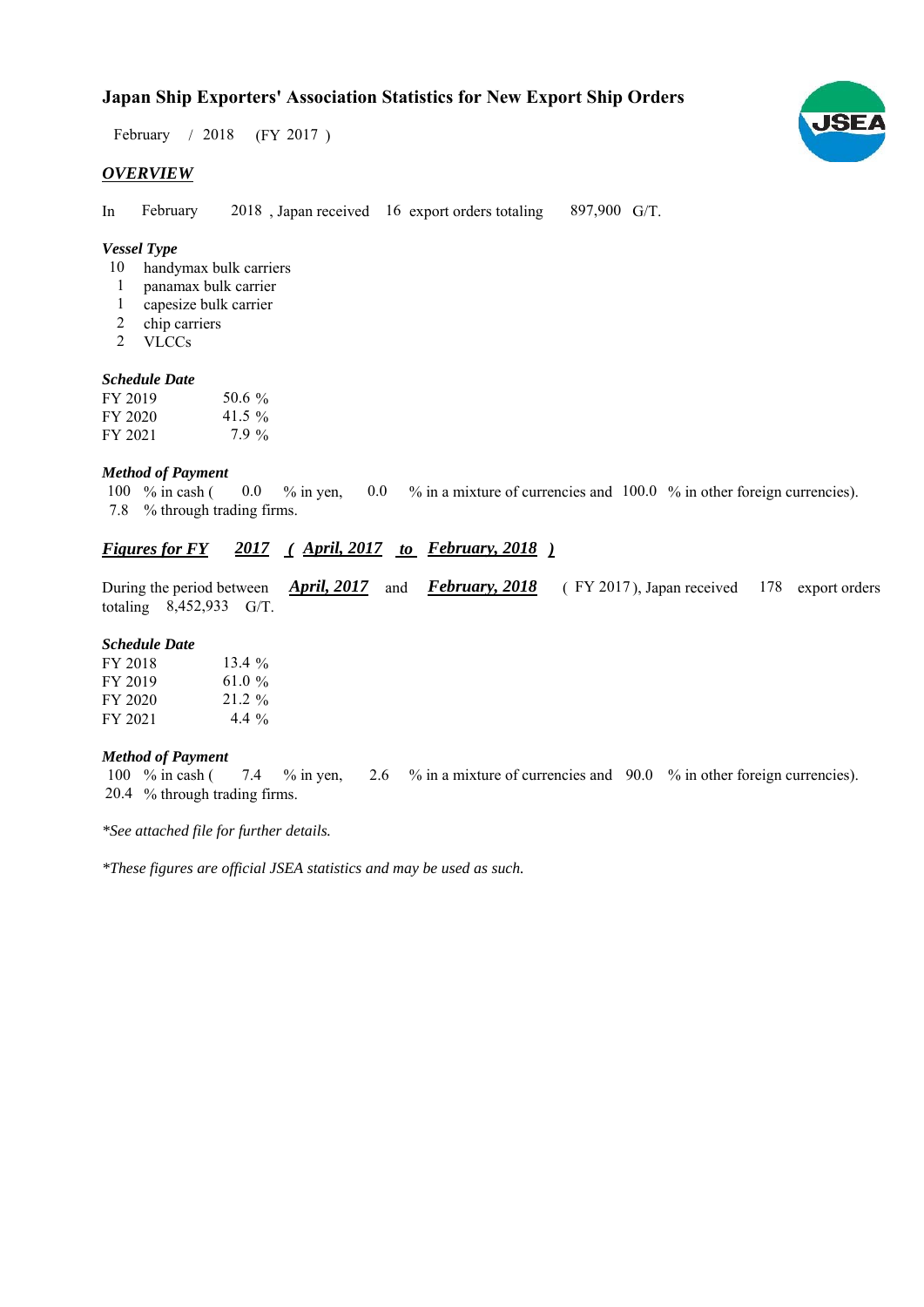## New Export Orders Placed in February 2018 (FY 2017) Based on Fiscal Year

No. G/T No. G/T No. G/T No. G/T No. G/T No. G/T No. G/T No. G/T General Cargos ( 1 5 230,000 4 607,000 2 158,999 1 16,000 0 0 0 0 0 7 781,999 0 0 Bulk Carriers 63 2,834,650 109 4,152,720 11 529,100 12 448,700 8 463,464 14 580,400 154 6,174,384 22 1,043,864 Tankers | 27 | 1,728,159 || 10 | 829,150 | 4 | 302,300 | 1 | 47,600 | 0 | 0 | 2 | 317,500 | 17 | 1,496,550 || 2 | 317,500 Combined Carriers 0 0 0 0 0 0 0 0 0 0 0 0 0 0 0 0 Others | 0 | 0 || 0 || 0 || 0 || 0 || 0 || 0 || 0 || 0 || 0 | Total 95 4,792,809 123 5,588,870 17 990,399 14 512,300 8 463,464 16 897,900 178 8,452,933 24 1,361,364 FY 2017/FY2016 (%) \* 23.8 347.2 294.5 105.7 275.7 137.1 259.8 \*\* 165.5 In CGT | | 2,002,825|| | 2,458,406| | 410,261| | 256,669| | 180,616| | 351,881| | 3,657,833|| | 532,497 Description Apr 16 to Mar 17 || Apr 17 to Oct 17 || November 2017 || December 2017 || January 2018 || February 2018 || Apr 17 to Feb 18 || Jan 18 to Feb 18

*Figures for shipbuilding orders of 500 G/T and over for export as steel vessels placed with JSEA members are covered.*

\*FY 2016/FY2015

\*\*Calendar Year 2017

JSEA (March 2018)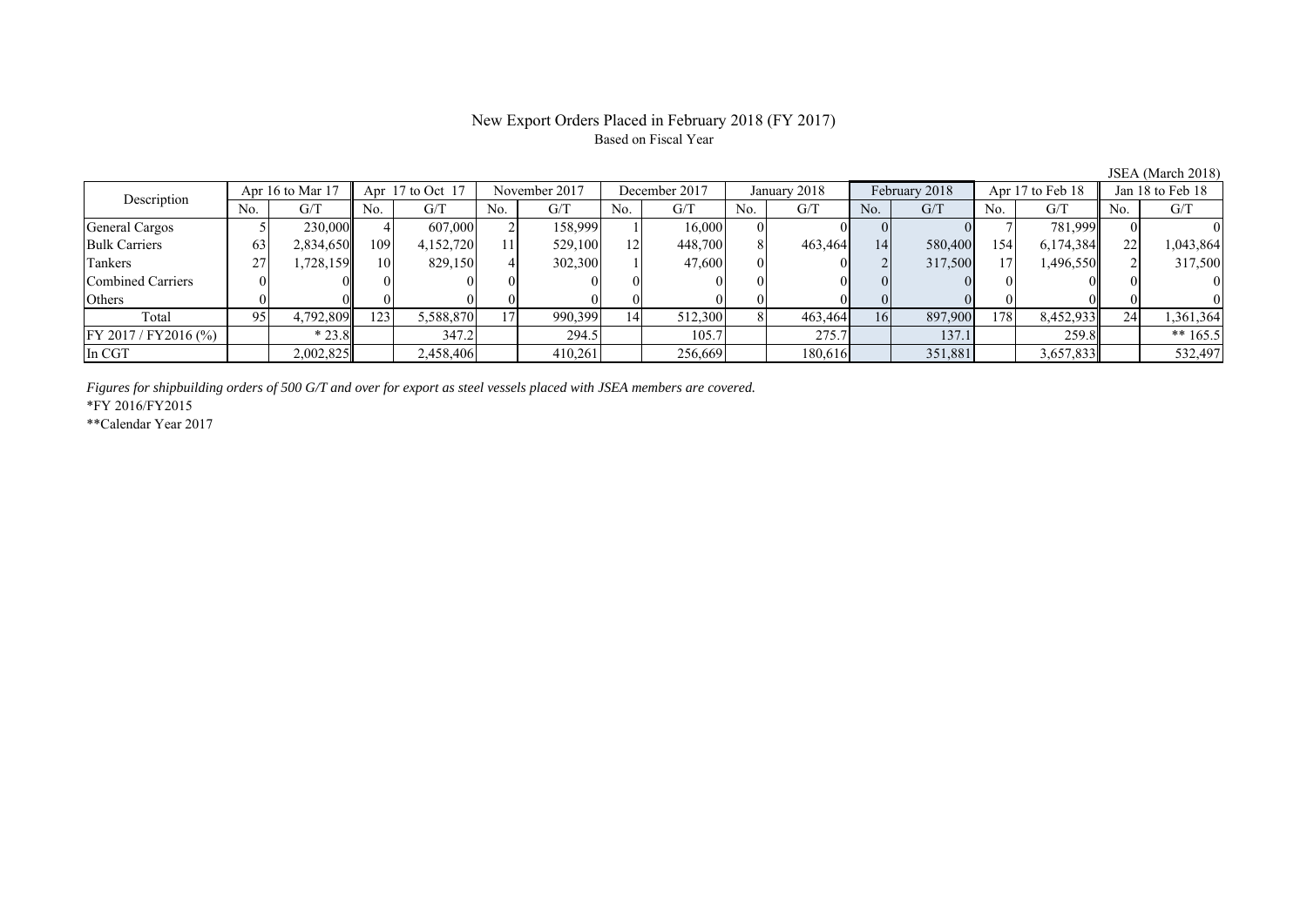# Export Ships Delivered in February 2018 (FY 2017) Based on Fiscal Year

| Apr 16 to Mar 17<br>Description |     | Apr $17$ to Oct $17$ |     | November 2017 |     | December 2017 |     | January 2018 |                 | February 2018 |     | Apr 17 to Feb 18 |     | Jan 18 to Feb 18 |     |           |
|---------------------------------|-----|----------------------|-----|---------------|-----|---------------|-----|--------------|-----------------|---------------|-----|------------------|-----|------------------|-----|-----------|
|                                 | No. | G/T                  | No. | G/T           | No. | G/T           | No. | G/T          | No.             | G/T           | No. | G/T              | No. | G/T              | No. | G/T       |
| <b>General Cargos</b>           | 14  | 929,115              |     | 1,416,843     |     |               |     |              |                 | 283,565       |     | 4,686            |     | 1,705,094        |     | 288,251   |
| <b>Bulk Carriers</b>            | 223 | 8,589,607            | 94  | 3,354,094     |     | 296,253       |     | 212.482      | 21 <sub>1</sub> | 885,825       |     | 124,275          | 131 | 4,872,929        |     | 1,010,100 |
| Tankers                         | 27  | 336,139              | 20  | 1,242,400     |     | 345,807       |     | 127,000      | 61              | 322,382       |     | 262,972          | 33  | 2,300,561        |     | 585,354   |
| Combined Carriers               |     |                      |     |               |     |               |     |              |                 |               |     |                  |     |                  |     |           |
| Others                          |     | 20.637               |     | 125,572       |     |               |     |              |                 |               |     |                  |     | 125.572          |     |           |
| Total                           | 265 | 10,875,498           | 127 | 6,138,909     |     | 642,060       |     | 339,482      | 31              | 1,491,772     |     | 391,933          | 182 | 9,004,156        | 39  | 1,883,705 |
| $FY 2017 / FY 2016$ (%)         |     | $*91.9$              |     | 106.5         |     | 62.5          |     | 329.5        |                 | 88.2          |     | 38.7             |     | 93.8             |     | $** 69.6$ |
| In CGT                          |     | 5,149,199            |     | 2,859,575     |     | 245,597       |     | 181,257      |                 | 674,383       |     | 221,045          |     | 4,181,857        |     | 895,428   |

*Deliveries of new shipbuilding orders of 500 G/T and over for export as steel vessels placed with JSEA members are covered.*

\*FY 2016/FY2015

\*\*Calendar Year 2017

JSEA (March 2018)